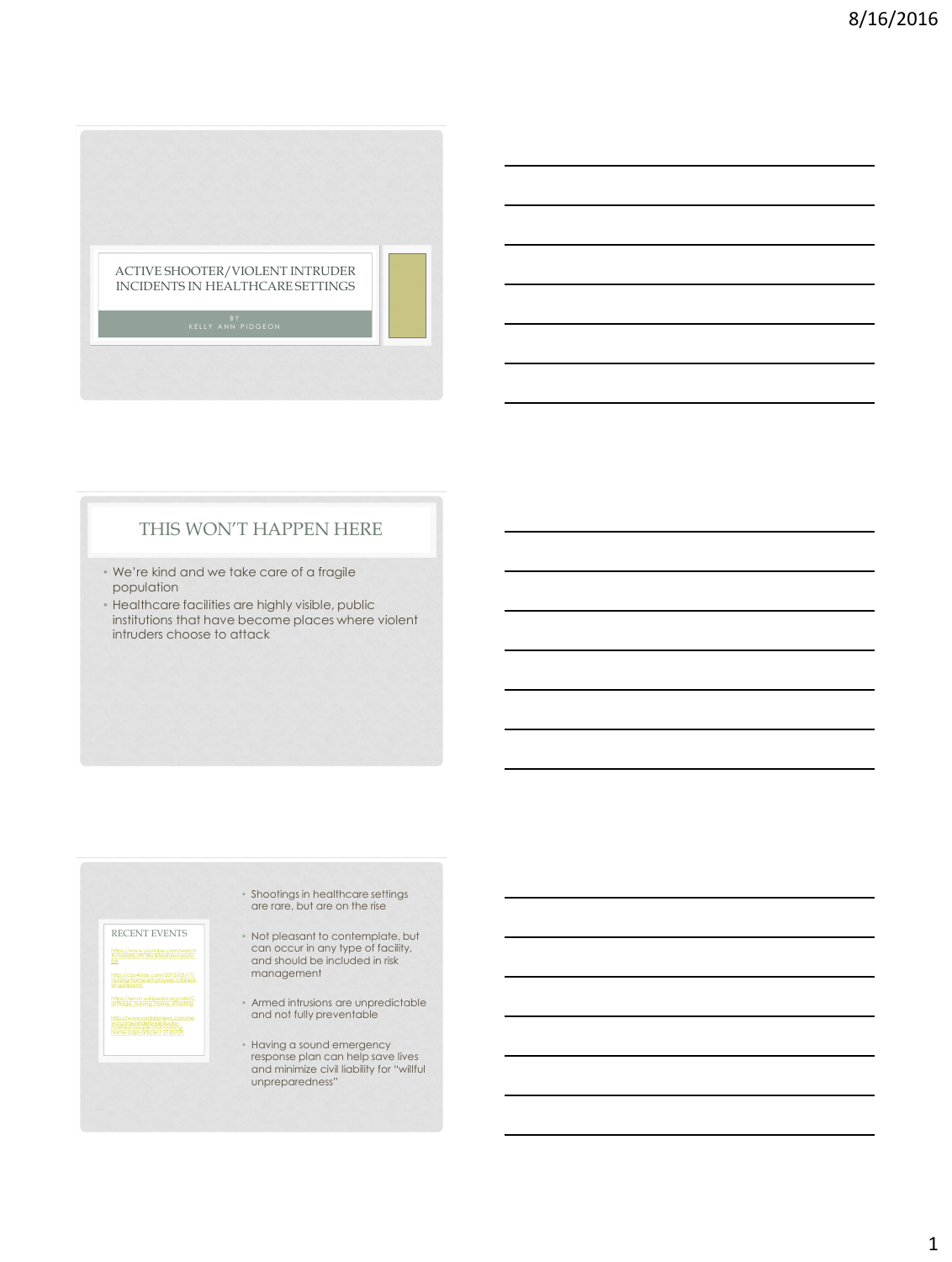# **Recent Hospital Shootings**

- Feb 15, 2010. Man womeded in Scotland Memorial Hospital shouting<br>
In An and Man and Man being treated in the cardiac unit at Danbury Hospital<br>
allegedly pulled a handgun from his hospital gown and fired it<br>
allegedly pull
- 
- 
- 
- 

#### 1. Feb 10, 2012 ... New Britain CT  $\frac{1234}{4}$

# TOP 3 POTENTIAL THREATS

- Narcotics Robbery
	- Fentanyl, Oxycontin, other opiods or controls
	- Routine deliveries/protocols will be noticed
	- Front desk eyes on everyone walking in the door
- Murder:Suicide
	- spouse/parent need to end the "suffering"
- Domestic Issues
	- Encourage staff to provide PFAs
	- Keep photos/vehicle description
	- Don't share schedules/give out staff info

### THESE MAKE IT EASIER

- 24/7 visitation by law unlocked front doors
- Rotating shifts of staff
- Sponsoring community events with open doors
- Lack of security budgetary constraints
- Gun Free Zones easy targets
- Trusting staff
- Work directly with unpredictable people who are under stress, influence of drugs or have a history of violence or psychotic diagnoses.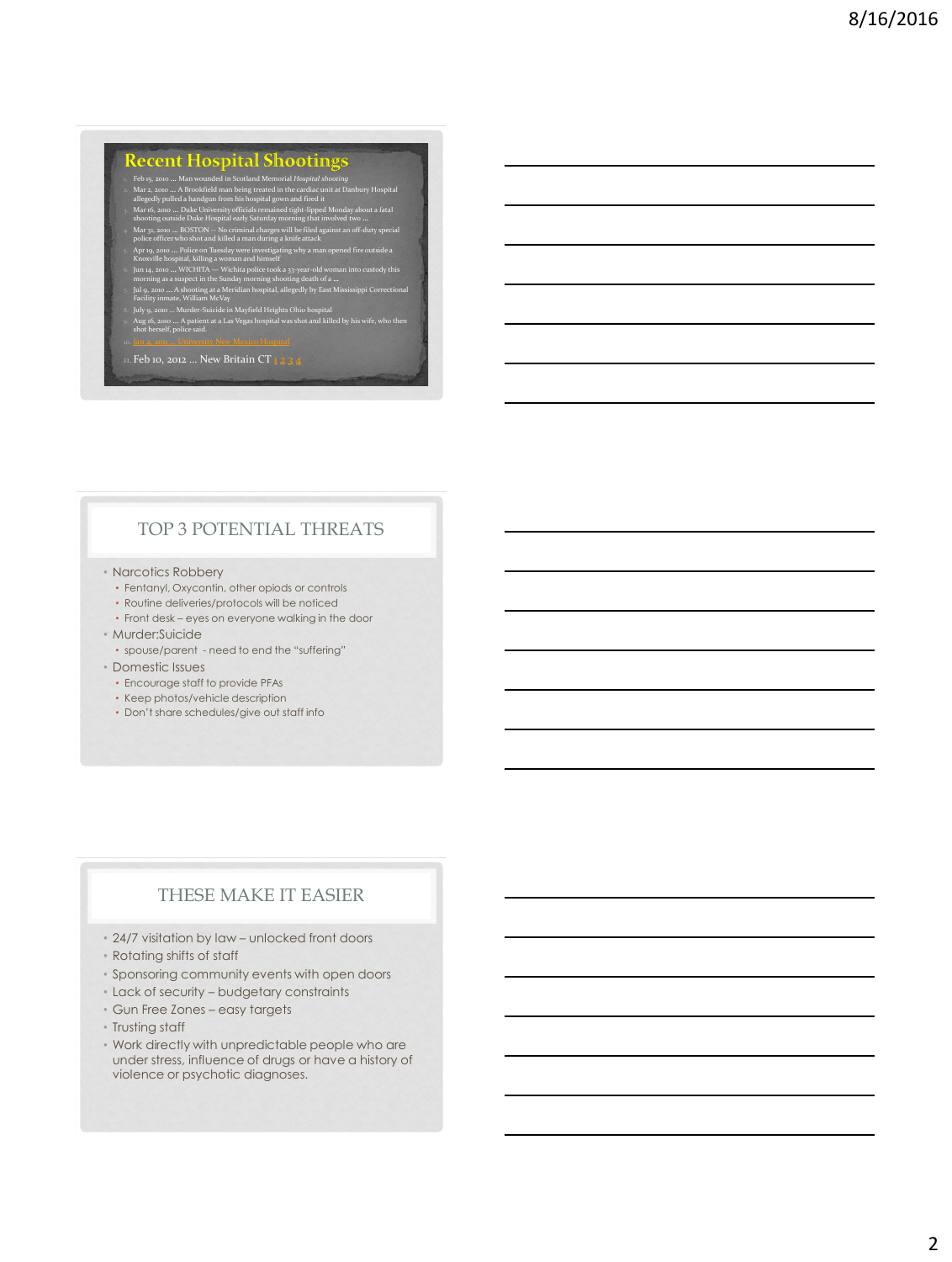## AND SO DO THESE

- Unrestricted movement of the public inside the facility
- Large number of visitors who are not familiar with emergency procedures and codes
- Long waits for service (ERs)

#### REALLY?

- When an intruder is determined to get into your building, then he will get in
- When an intruder comes into the building with a gun, then he is there to kill
- When the police have been notified, they will respond. Based on history, this is at least a 3-5 minute process.
	- For major cities, Nashville has the best response time at 9 minutes; Detroit has the worst at 30 minutes, at best.
- At what point are we to be convinced he's there to hurt us? When he starts shooting and killing? Too late. The moment a gunman is observed in the building, ALL Response measures must go into effect.

# AND THEN THERE'S OSHA

- Requires employers to provide a safe work environment for their employees
- Potential fines can be issued if there is no policy or procedures regarding shooter/adverse threats and if employees weren't educated about them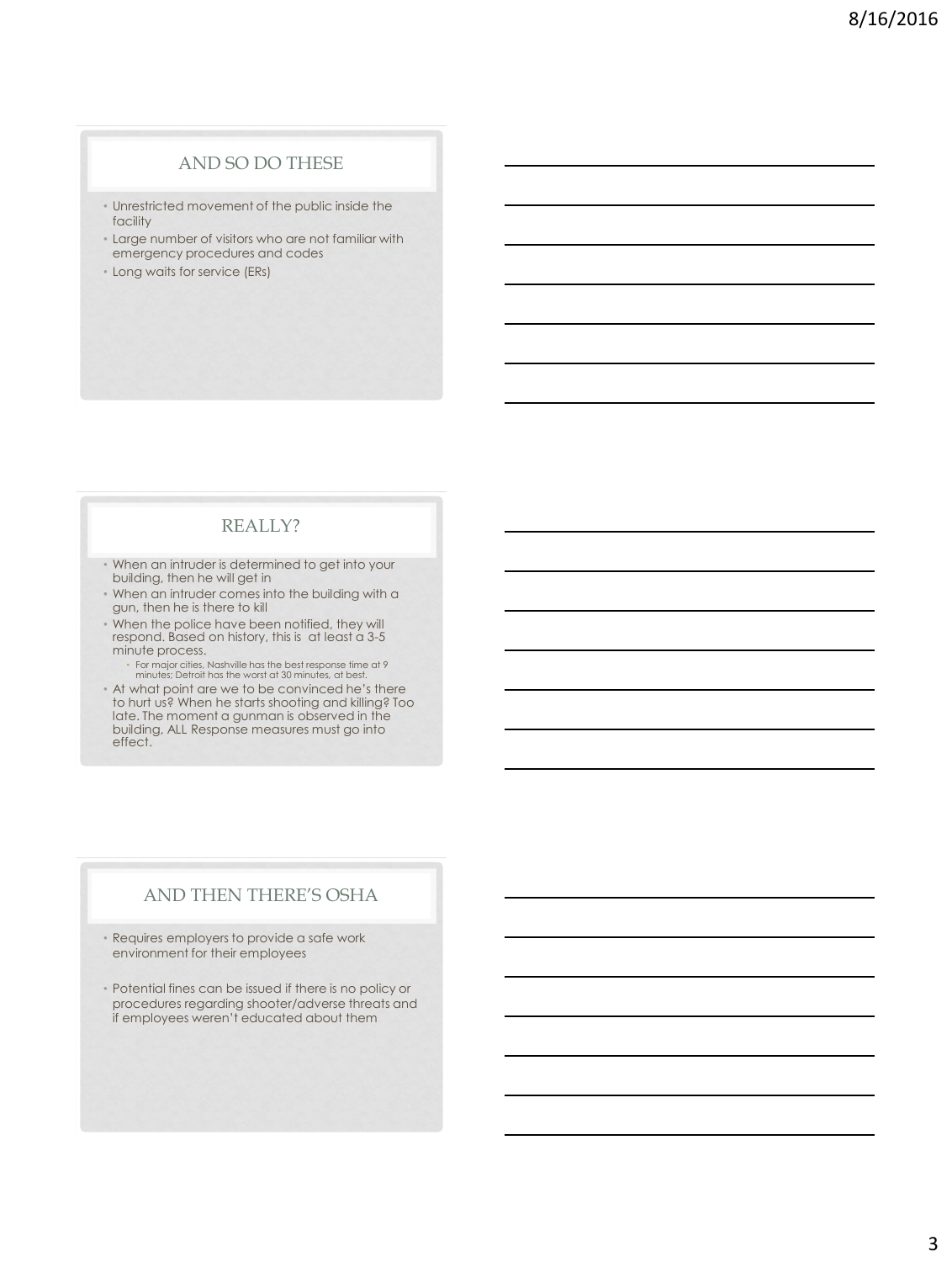









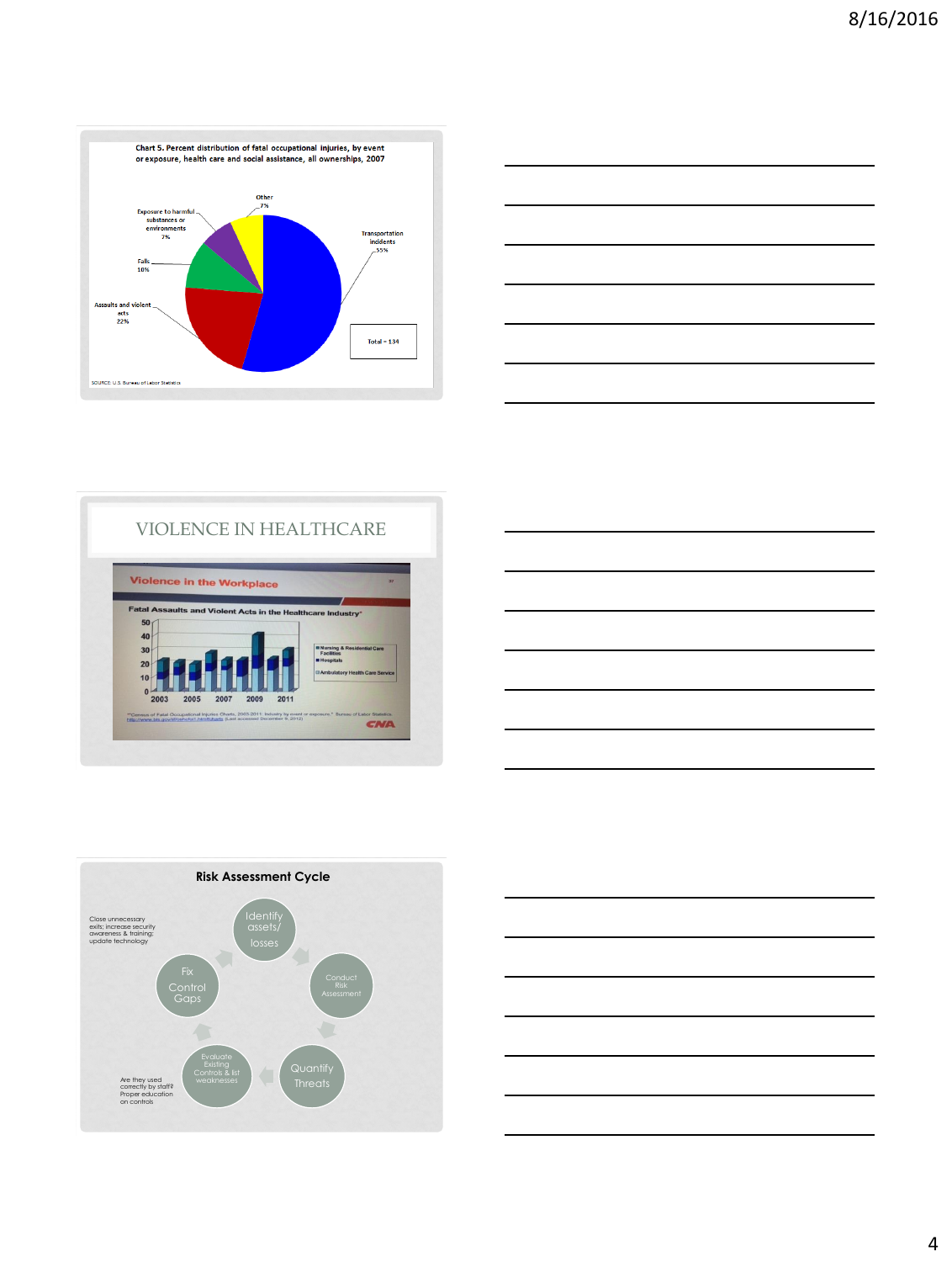# VARIOUS RISKS:CONTROLS

#### • Risks:

- Abduction/Kidnapping
- Accidents
- Active Shooter
- Arson • Assault
- Bomb Threat
- Burglary
- Chem/Bio Attack
- Violent intruder

### • Controls:

- Access Control Systems • Active Shooter policies/drills
- Alarm systems/codes
- Adequate perimeter lighting
- Barrier controls (fencing)
- Buffer/control zones
- Bullet proof glass • Camera coverage
- Conflict resolution training
- Remote lock down mechanisms



# HOT DOG MAN **Spends time arranging back pack; parks in employee lot Casually walks to front entrance**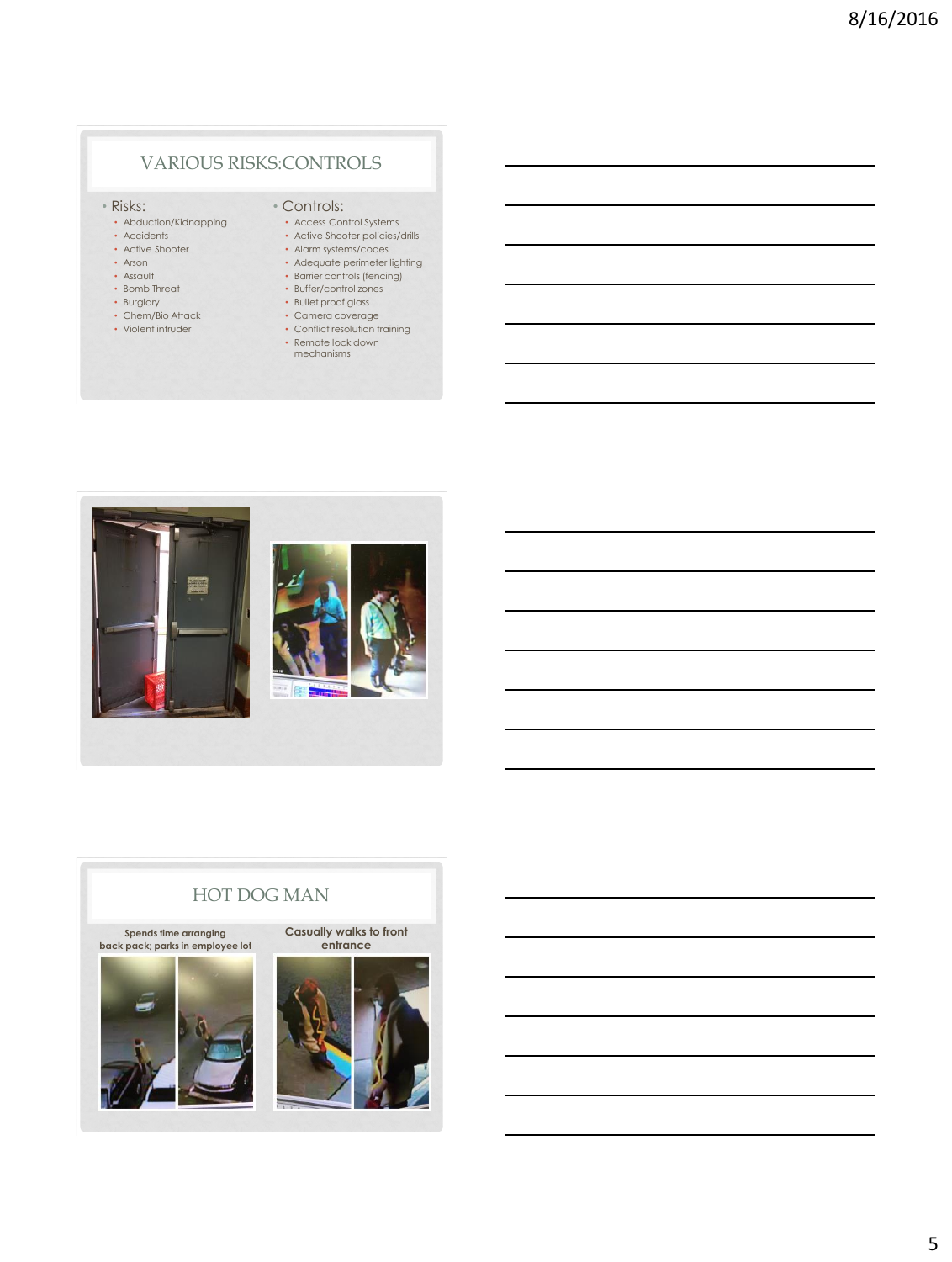

#### HHS AREAS OF PREPAREDNESS TO BE INCLUDED IN DISASTER PLANS OF HEALTHCARE SETTINGS

- *PREVENTION* action taken by facility to avoid, deter or stop an imminent threat or actual incident (Plans and Drills)
- *PROTECTION* ongoing actions that protect patients, staff, visitors, networks or property from a threat or hazard, including terrorism and man-made or natural disasters (Physical Security)
- *MITIGATION* reducing the likelihood that threats or hazards will happen; includes reducing the loss of life or property damage by lessening the impact of an event/emergency
- *RESPONSE* stabilizing the emergency once it has happened and restoring a safe and secure environment; saving lives and preventing destruction of property
- *RECOVERY* restoring a therapeutic environment as soon as possible after the event has occurred.

# PREVENTION

#### Keep controls in working order

- ensure entry doors are locked and REMAIN closed and locked; change codes on keypads access; unprogram terminated employee swipe cards

- Does the PA system work properly? Are staff trained to use it?
- Is there communication from all rooms/areas?
- Is surveillance system working? Who's watching it?
- Identify family disharmony mitigate
- Identify recent criminal trends in community
- Train all staff on EAP emergency action plan • Conduct routine drills
	- (Number windows and doors from outside)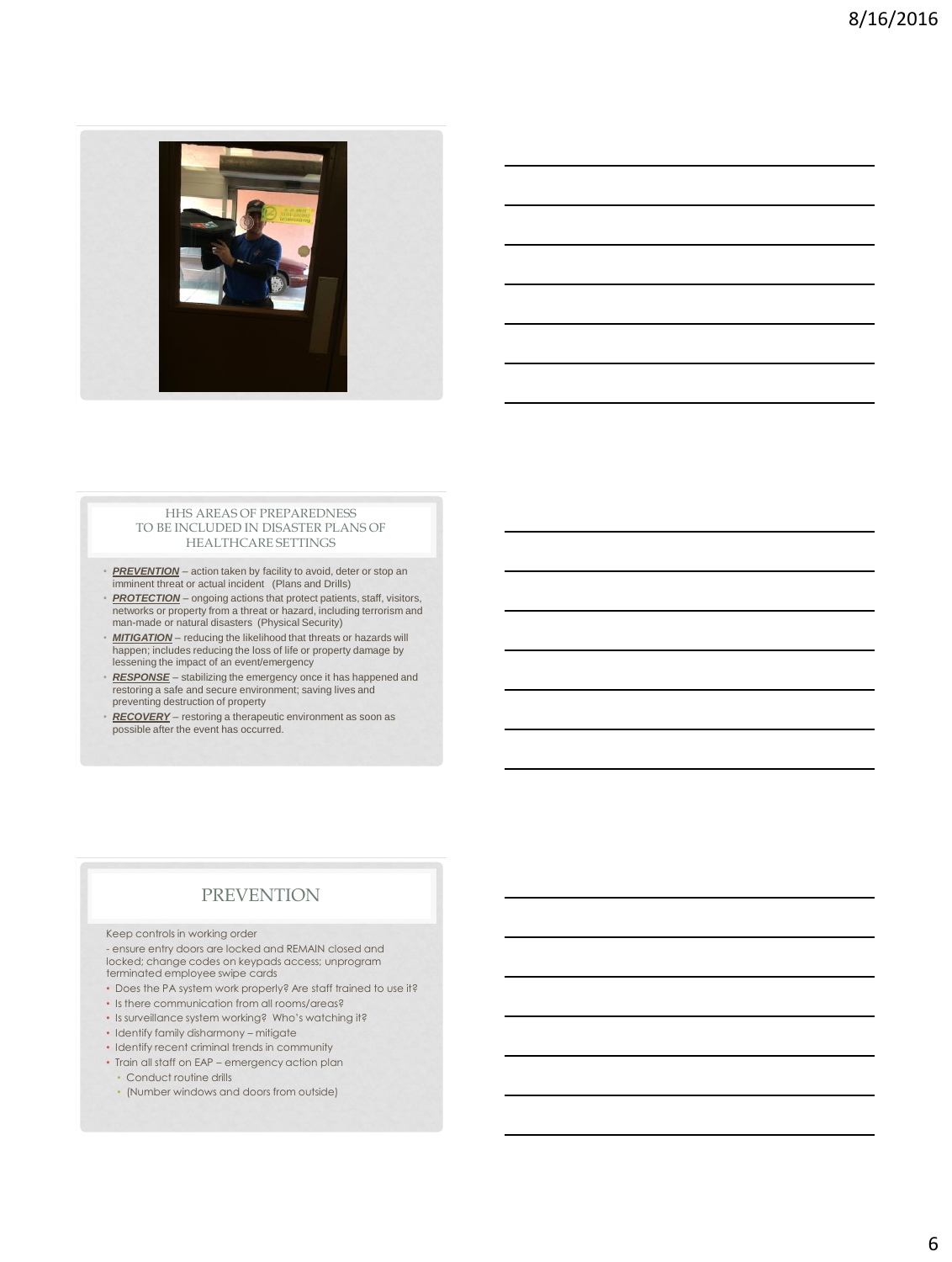#### EACH PERSON HAS A 3-FOLD RESPONSIBILITY

- 1 learn signs of potentially volatile situation and ways to prevent an incident
- 2 learn steps to increase survival of self and others in an active shooter situation
- 3 be prepared to work with law enforcement during the process

## THE EFFECTIVE PLAN

- Reporting the incident
- An evacuation policy and procedure
- Emergency escape procedures and route assignments
- Lockdown procedures for individual unit/offices
- A method for Integration with incident commander
- Information for local emergency response agencies

#### **INSTINCTS**

Despite training, people will react and respond differently

- Some will leave, some will stay, some will be unable to leave<br>
(Flight) (Freeze) (Flight)
- Policies should not instruct people that they must stay, but should state that each person should use his/her own judgment based on the scenario
- Denial will occur
- They may freeze
- The decision on what to do is based on the location of each
- person a the time an event begins. The goal is to survive and to protect others the choice is based on proximity to the shooter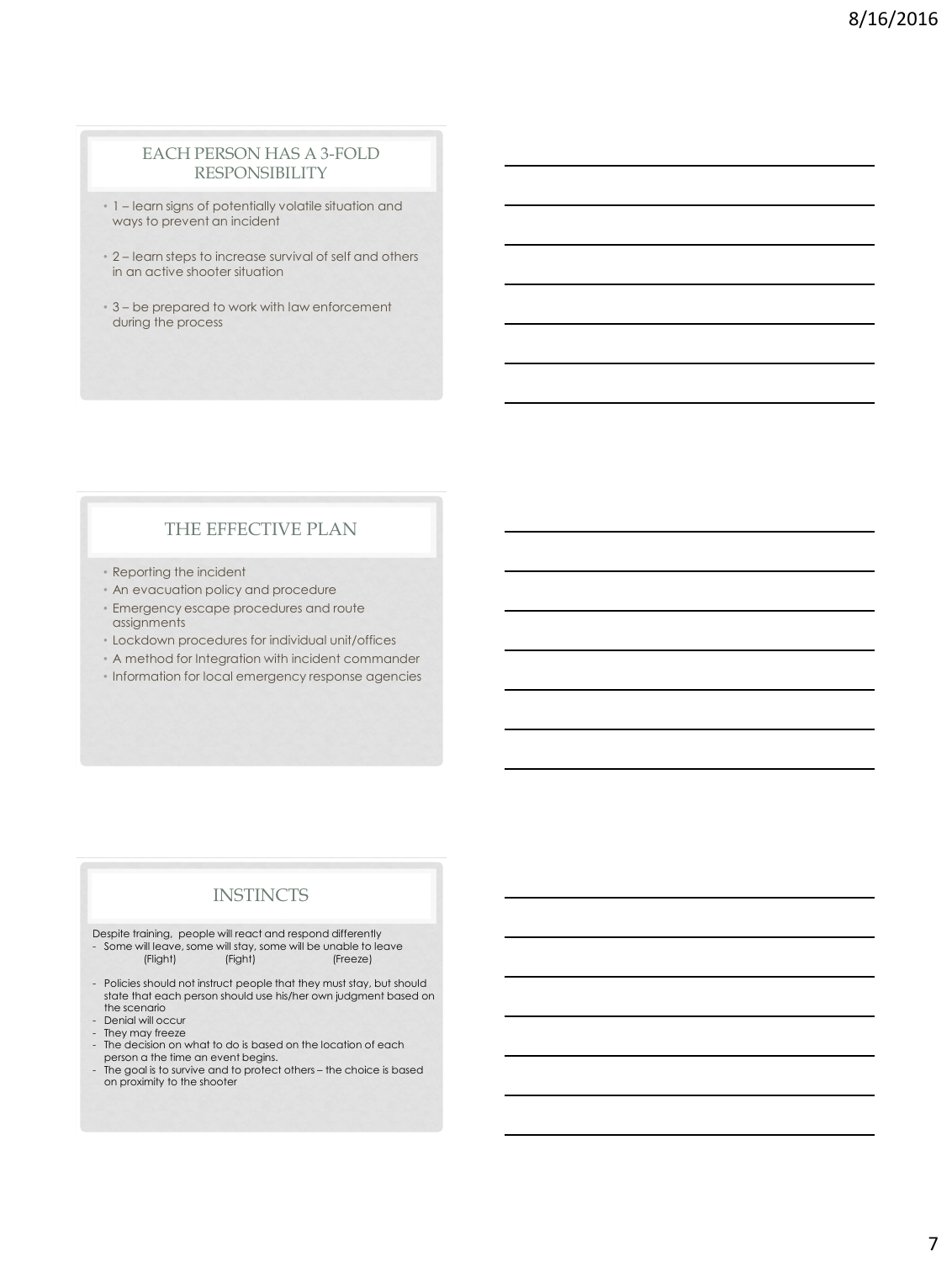### RUN, HIDE, FIGHT VS. ALICE

- Programs very similar in philosophy
- Proactive, options-based program designed to increase survivability, not accountability
- Common sense isn't common knowledge
- Use of infrastructure, technology and human actions to increase changes of survival

#### ALICE

- Alert Get the word out
- Lockdown Secure the area
- Inform Pay attention to updates
- Counter Make it difficult
- Evacuate Get out if you can
- Advise employees that during emergency situations they will have authority and autonomy to secure areas of the building for entry, and in some cases exit.

# ALERT

- Pay attention it's gunfire, not construction or a car backfiring, or balloons popping
- Page overhead IMMEDIATELY
	- Do not use a CODE! Everyone needs to know the situation NOW. "GUNMAN ON 3 NORTH!" "GUNMAN ON 3 NORTH"
	- Use plain English
	- Someone call 911
	- Send out emergency notifications if possible via texts, emails, etc.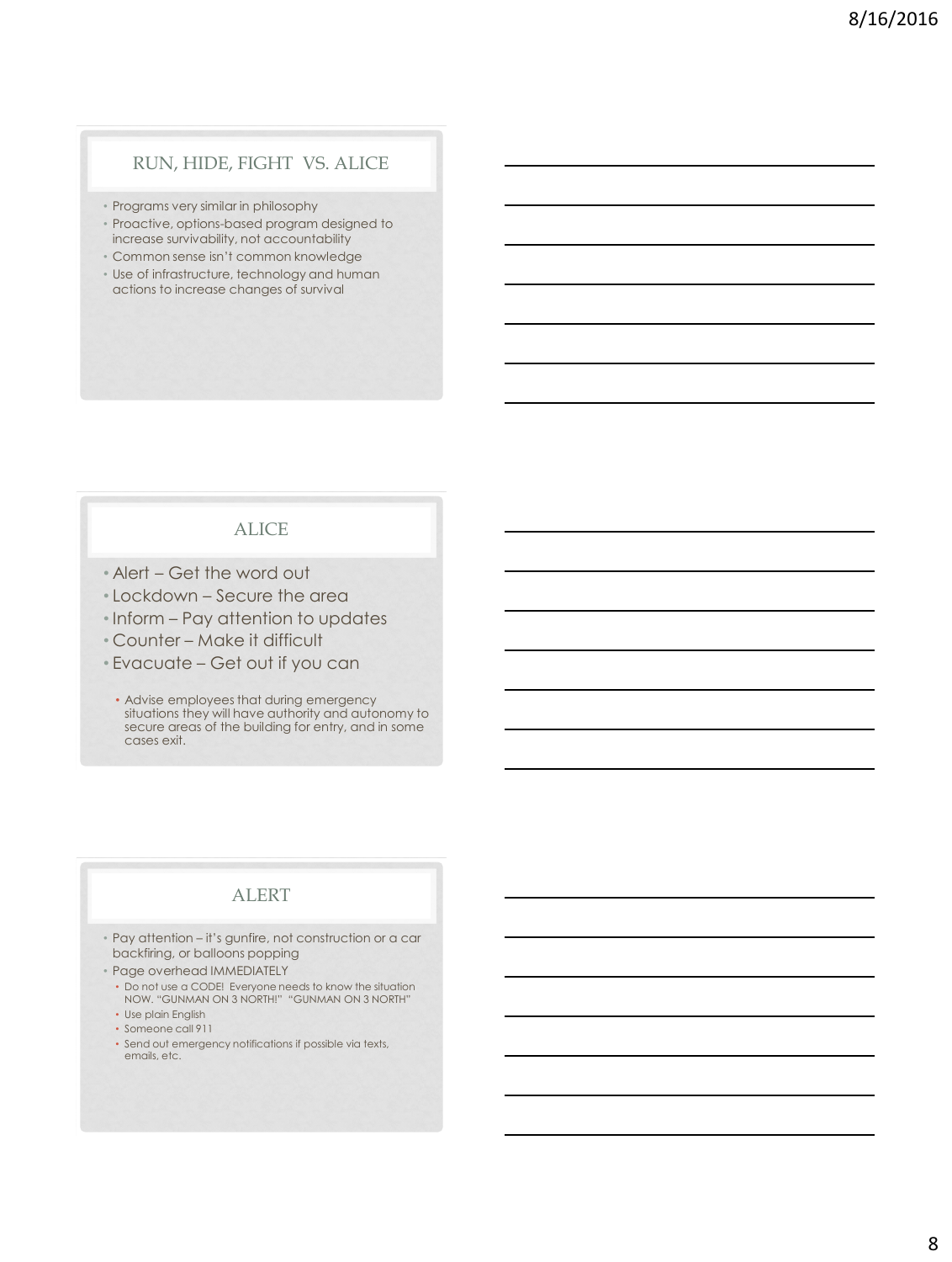#### LOCKDOWN

- Not your traditional "lockdown"
- Use only if evacuation cannot happen immediately may happen later
- Create time and distance from shooter
- Barricade the door use ropes, chains, cords, furniture, belts, zip ties where are your go-buckets kept; did you put I hooks on the door frames
- Turn out the lights, keep quiet
- Avoid the fatal funnel, hide (won't shoot what he doesn't see)
- Tie off the fire doors separating units; block open elevators on other floors
- Plan the escape break windows to escape
- Don't worry about getting fired or sued this is survival



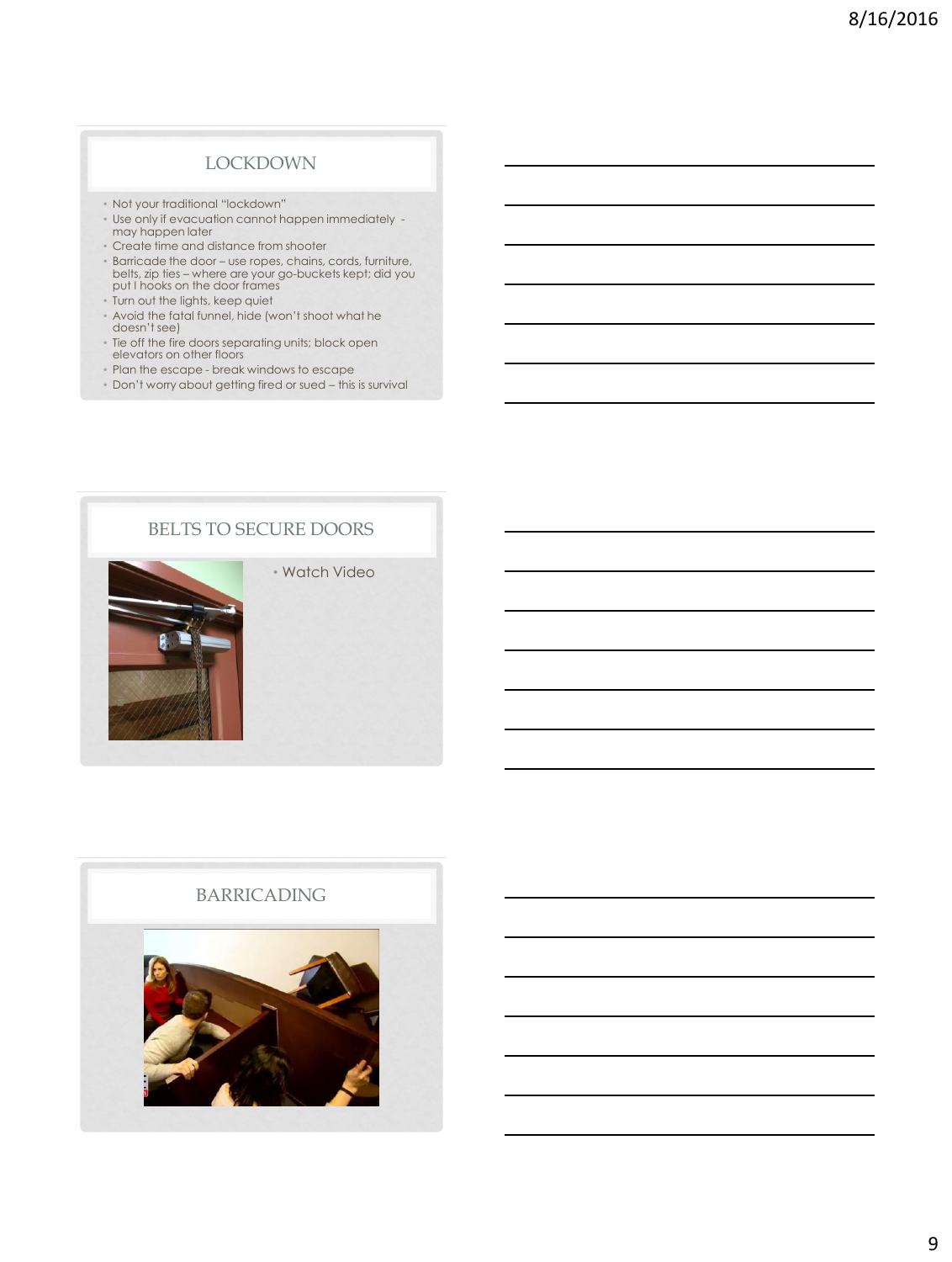# GO BUCKET







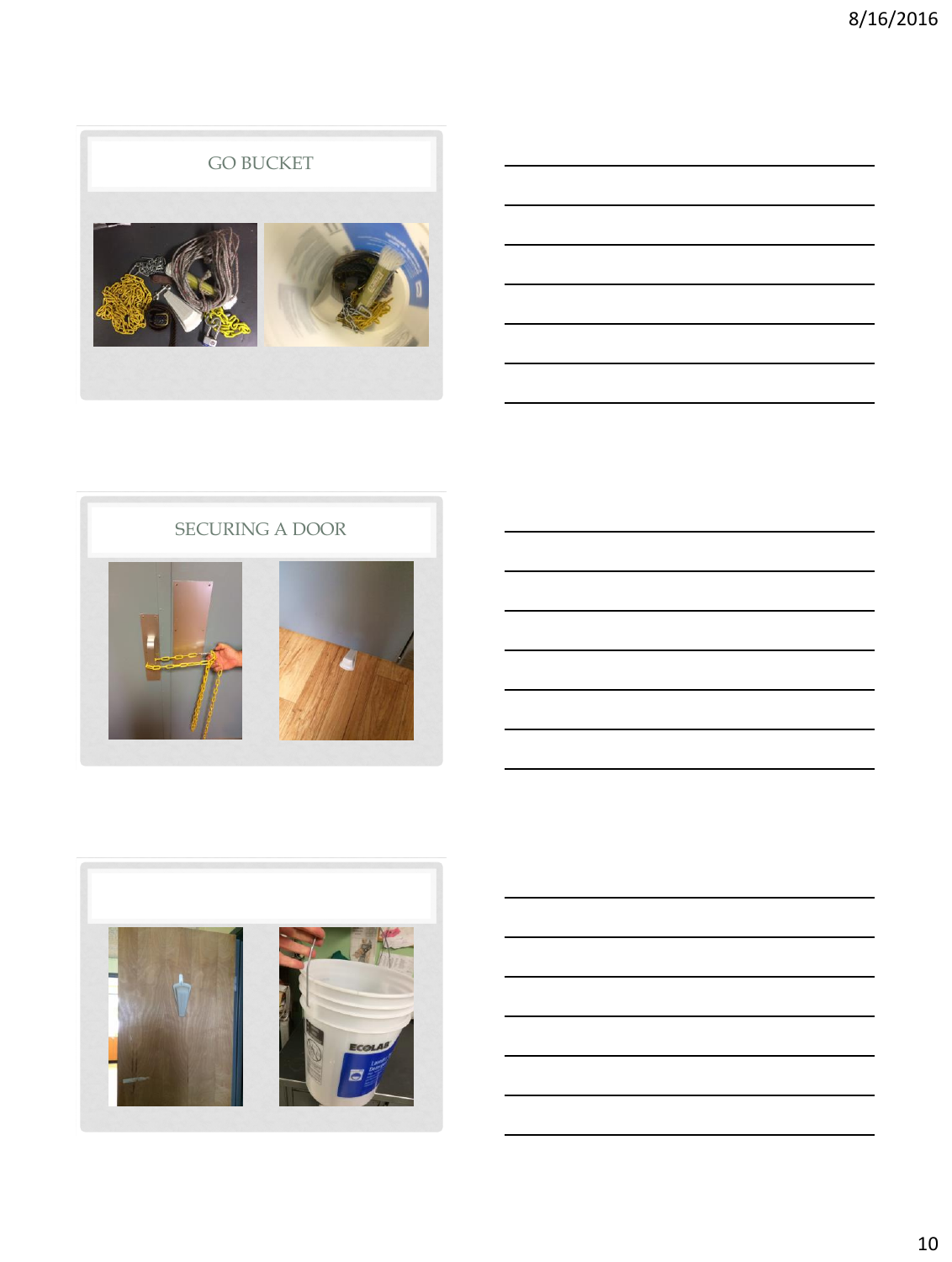# INFORM

- Information is empowering
- Constant updates will be provided to the employees in as real-time format as possible
- Employees will have authority to adapt their response to the current information being received
- Page overhead movement on surveillance
- Tell intruder/shooter overhead "police are in the building, we see you in the hall…"
	- Confuse and frustrate the attacker to redirect
- Interrupt the OODA loop (observation, orientation, decision, action)

# **COUNTER**

- DO SOMETHING!!! Anything is better than nothing
- Movement don't be a static target
- Noise create chaos use wasp spray, fire extinguisher
- Throw objects at the head
- Hot coffee
- Hit with a chair
- Stab with a needle
- THEN RUN!!!!!!!

# EVACUATE

- Remove as many targets as possible
- No one running away has ever been fatally wounded
- Run in a zig zag pattern
- Establish a Rally point

ALiCE is not linear – any piece can happen in any sequence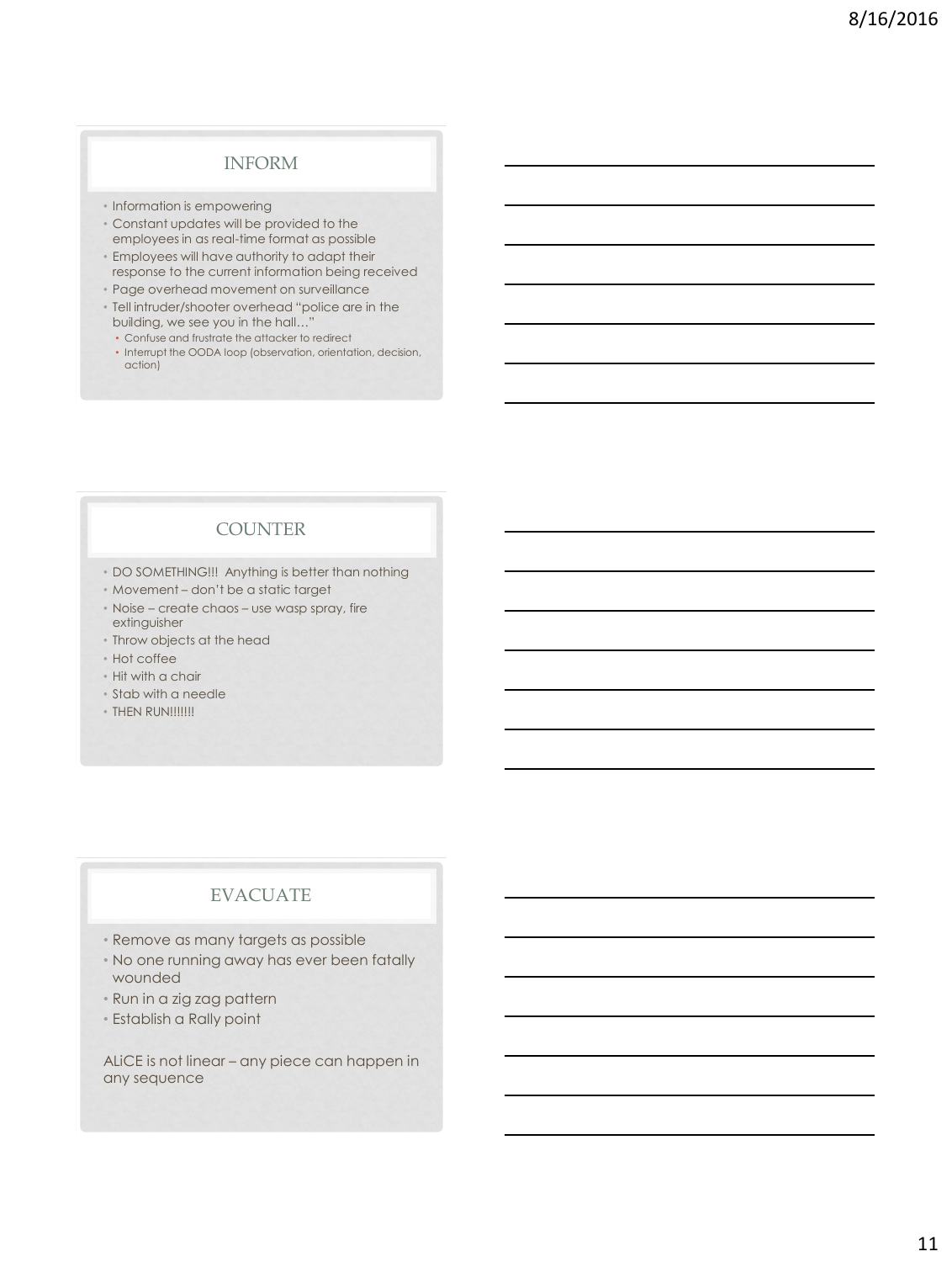

|  | <u> 1989 - Johann Stein, marwolaethau a bhann an t-Amhair an t-Amhair an t-Amhair an t-Amhair an t-Amhair an t-A</u>                                                                                                          |  |
|--|-------------------------------------------------------------------------------------------------------------------------------------------------------------------------------------------------------------------------------|--|
|  |                                                                                                                                                                                                                               |  |
|  | <u> 1989 - Johann Stoff, deutscher Stoff, der Stoff, der Stoff, der Stoff, der Stoff, der Stoff, der Stoff, der S</u>                                                                                                         |  |
|  | and the contract of the contract of the contract of the contract of the contract of the contract of the contract of                                                                                                           |  |
|  | the control of the control of the control of the control of the control of the control of the control of the control of the control of the control of the control of the control of the control of the control of the control |  |
|  |                                                                                                                                                                                                                               |  |

# RUN, HIDE, FIGHT

• Recognize the sounds of danger, act and communicate the danger "Gun! Get out!"

- Overhead page
- Pull fire alarm??
- *RUN* always the first choice, if it's safe to do
	- Leave all belongings • Visualize the route
	- Avoid elevators
	- Take others along, but don't stay if they won't go
	- Do not attempt to move wounded people
	- Call 911 when safely able to do so.

- *HIDE* when evacuation isn't possible
- lock and barricade doors with heavy furniture
- turn out lights
- silence cell phones
- pull curtains, turn down blinds
- remain silent until law enforcement gives all clear
- Don't restrict your options for movment
- Be out of the view he won't shoot (usually) what he can't see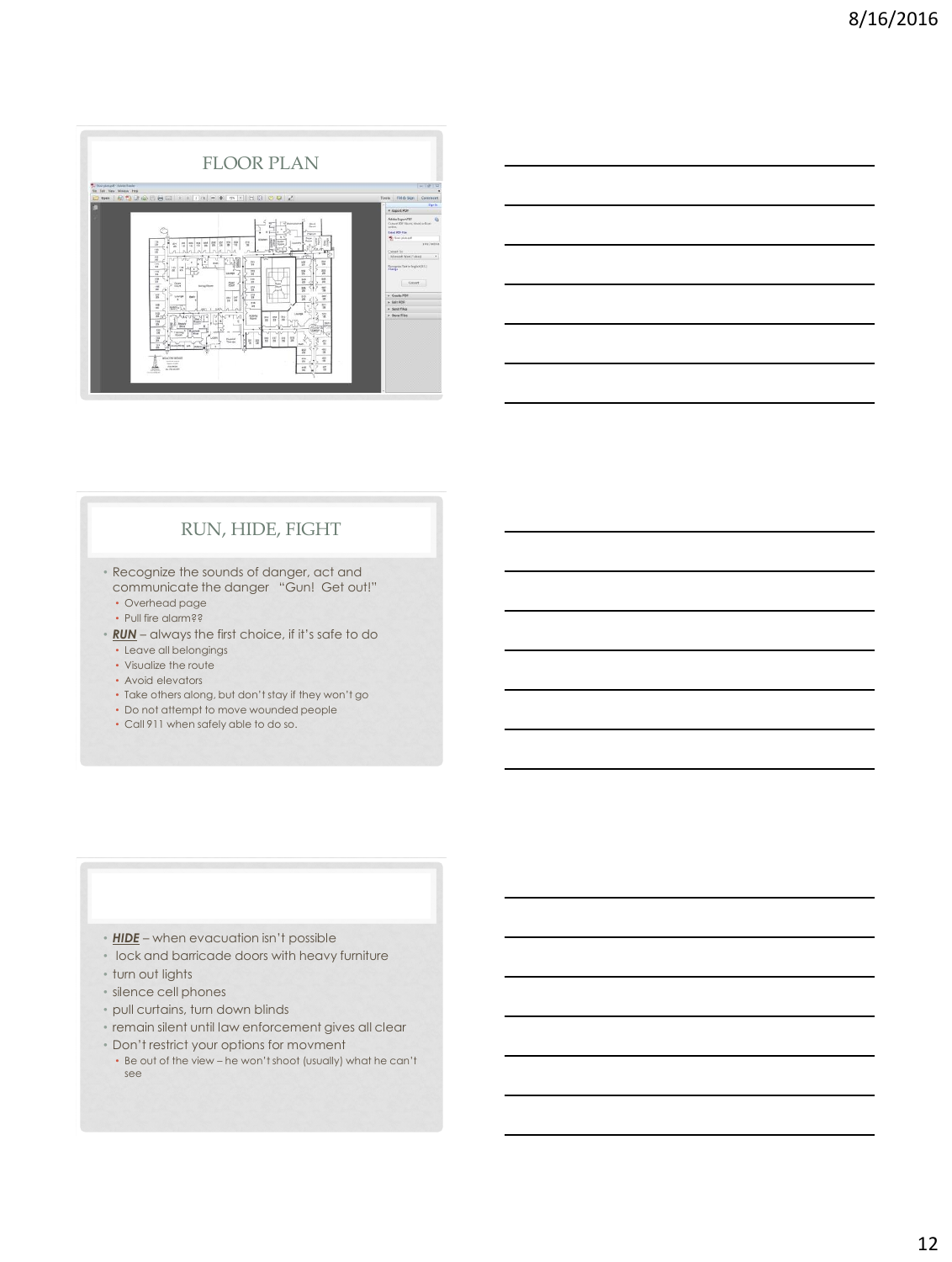- *FIGHT* the LAST resort steps to disrupt or incapacitate the shooter – serious physical aggression
	- Throw heavy objects
	- Spray with fire extinguisher
	- Disrupt the environment to allow possible escape
	- Improvise weapons

Confronting a shooter should NEVER be a requirement of anyone's job; each person will choose how he/she will respond when confronted.

# WHEN LEO'S ARRIVE

- Hands up and visible they don't know the good guys from the bad guy
- They won't stop to help until the threat is neutralized
- Follow their instructions
- Don't appear threatening

# IMPLEMENTATION STRATEGIES

- Create awareness and get approval from the bosses
- Get training materials
- Communicate the plan letters, orientation, training posters, external agencies
- Education and Training occurs • Drill and mock routinely to create muscle memory • NOT live drills
- Get feedback, adjust as needed, continuous improvement